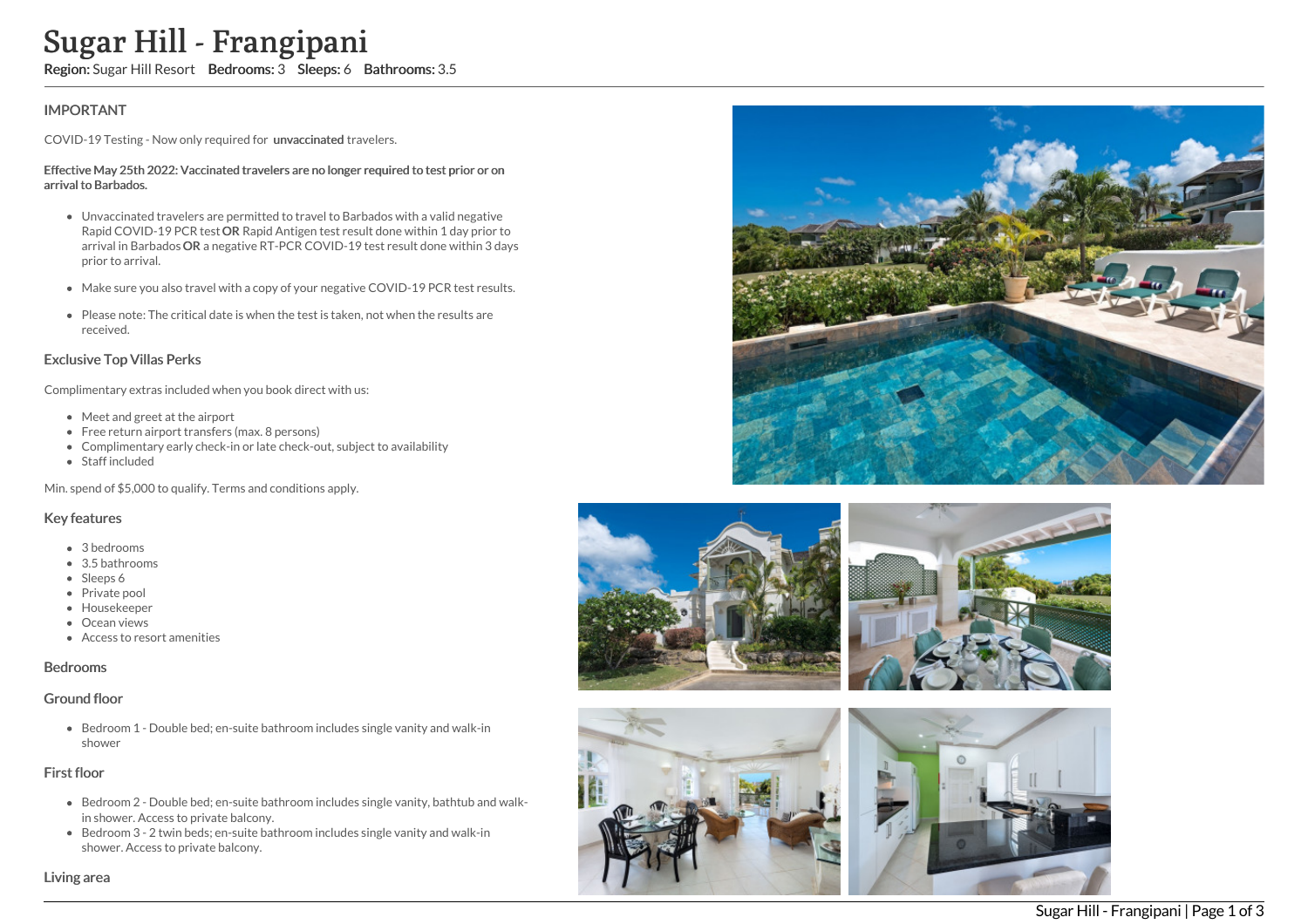- Open-plan living area
- Fully equipped kitchen
- Breakfast bar with seating
- Dining table and chairs
- Tastefully furnished living room with flat-screen TV and comfortable sofas

### Outside area

- Private pool
- Private balconies
- Sunloungers
- Terrace
- BBQ
- Alfresco dining area
- Outdoor lounge area
- Landscaped gardens

# Home entertainment

Flat-screen TVs in living area and one bedroom

### General

- Air conditioning in bedrooms
- Ceiling fans throughout
- Complimentary wifi
- Bedding and towels included
- $\bullet$  Private parking
- Iron and ironing board
- Hairdryer
- Safe

# Staff

- Housekeeper
- 24-hour security

## Resort amenities

- Communal pool
- Tennis court
- Gym
- Beach club